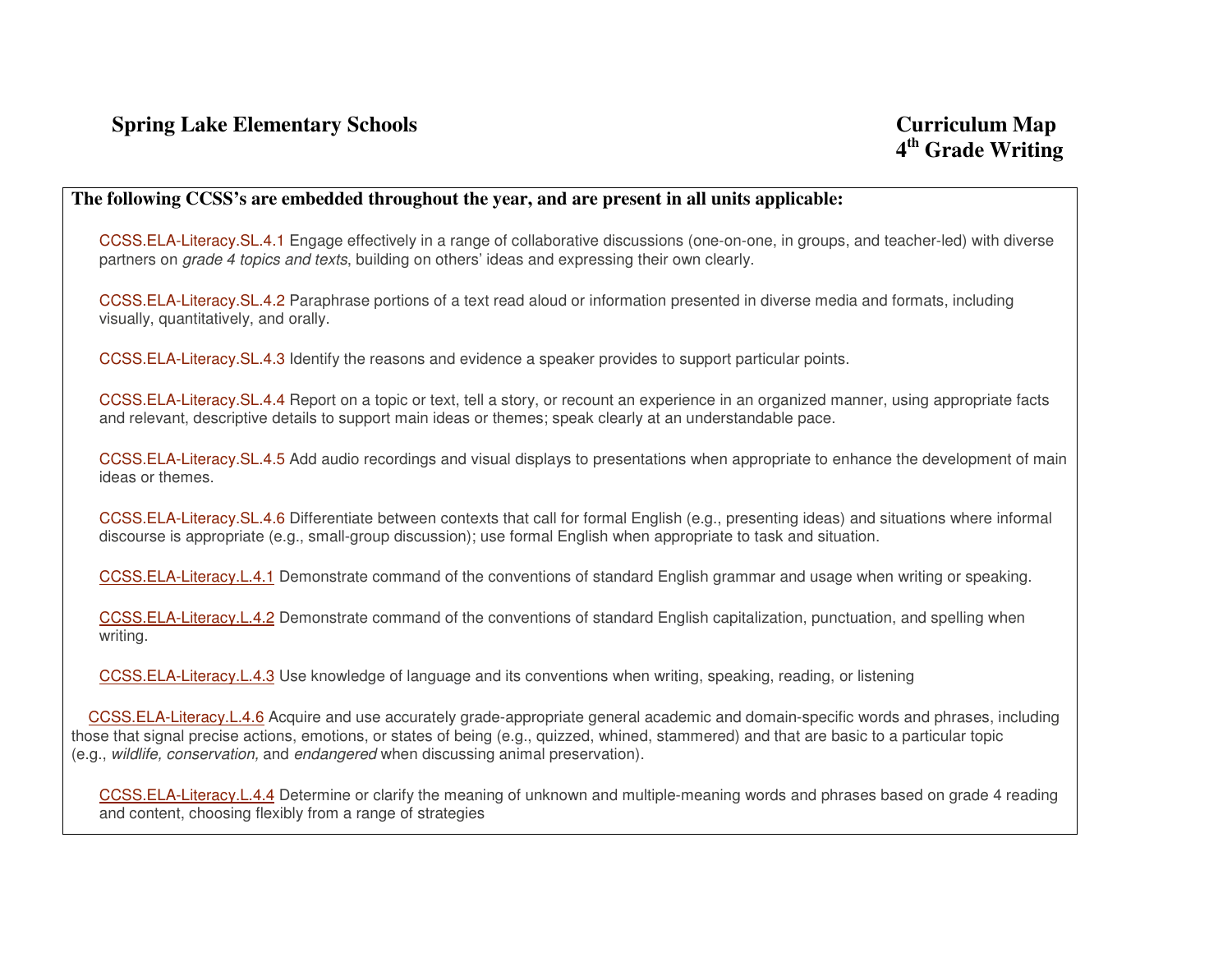CCSS.ELA-Literacy.L.4.5 Demonstrate understanding of figurative language, word relationships, and nuances in word meanings.

CCSS.ELA-Literacy.L.4.6 Acquire and use accurately grade-appropriate general academic and domain-specific words and phrases, including those that signal precise actions, emotions, or states of being (e.g., quizzed, whined, stammered) and that are basic to a particular topic (e.g., wildlife, conservation, and endangered when discussing animal preservation)

| Unit/<br><b>Essential</b><br><b>Question</b>                     | <b>CCSS</b>                                                                                                                                                                       | <b>Learning Target</b>                         | <b>Resources/</b><br><b>Mentor Texts</b>                                                                                             | <b>Assessment</b>             |
|------------------------------------------------------------------|-----------------------------------------------------------------------------------------------------------------------------------------------------------------------------------|------------------------------------------------|--------------------------------------------------------------------------------------------------------------------------------------|-------------------------------|
| Unit 1 The Arc<br>of Story<br>(Writing)<br>Realistic<br>Fiction) | CCSS.ELA-Literacy.W.4.3 Write<br>narratives to develop real or imagined<br>experiences or events using effective<br>technique, descriptive details, and<br>clear event sequences. | I can write a narrative piece.                 | <b>The Arc of Story Writing</b><br><b>Units of Study by Lucy</b><br><b>Calkins</b><br><b>Vocabulary for Making</b><br><b>Meaning</b> | <b>Pre and Post on demand</b> |
|                                                                  | CCSS.ELA-<br>Literacy.W.4.4 Produce clear and<br>coherent writing in which the<br>development and organization<br>are appropriate to task, purpose,<br>and audience.              | I can produce clear and<br>coherent writing.   |                                                                                                                                      |                               |
|                                                                  | CCSS.ELA-Literacy.W.4.5 With<br>guidance and support from peers<br>and adults, develop and<br>strengthen writing as needed by                                                     | I can plan, revise, and edit<br>with guidance. |                                                                                                                                      |                               |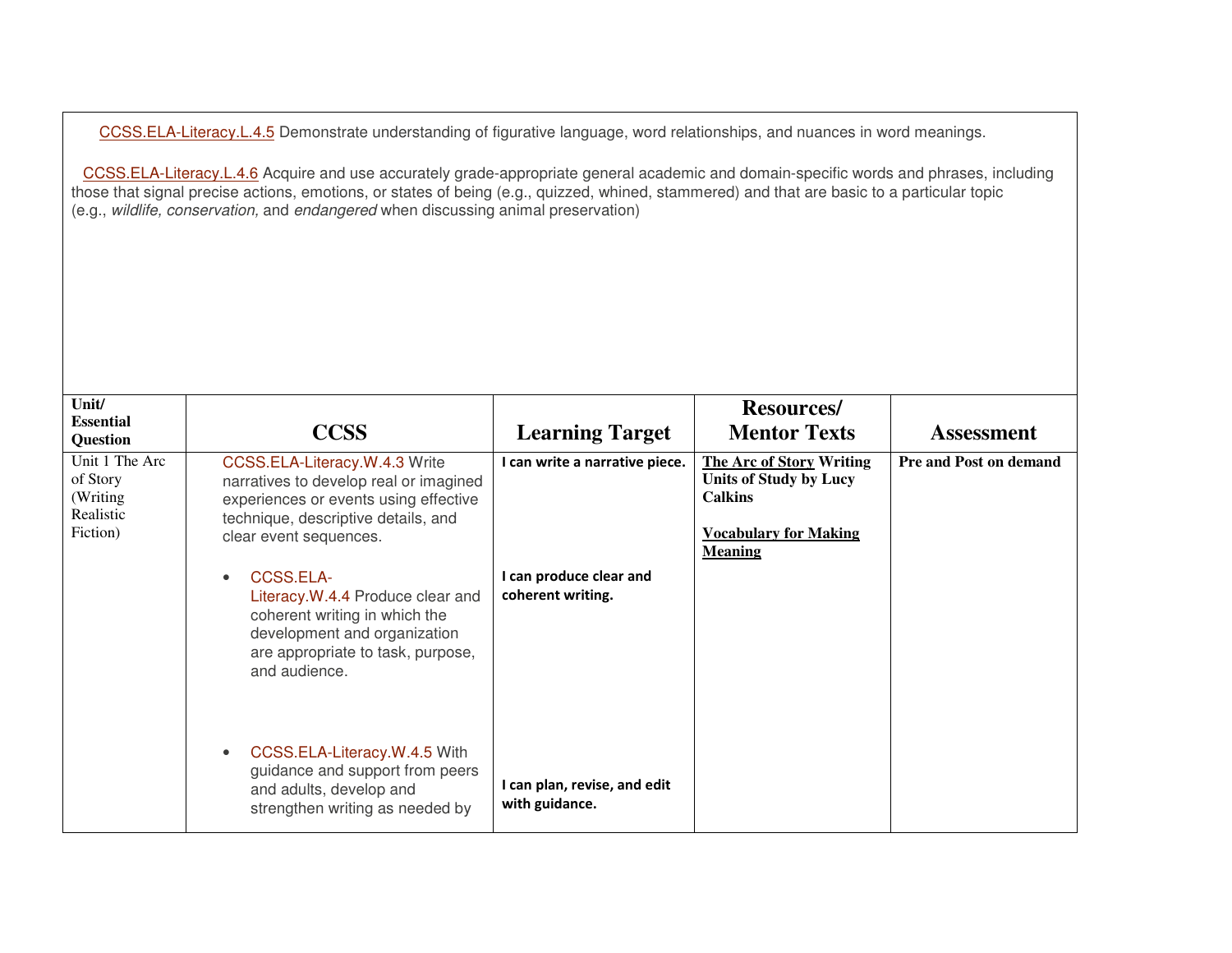|                                                            |                              | planning, revising, and editing.                                                                                                                                                                                                                                                                               |                                                                           |                                                                   |                               |
|------------------------------------------------------------|------------------------------|----------------------------------------------------------------------------------------------------------------------------------------------------------------------------------------------------------------------------------------------------------------------------------------------------------------|---------------------------------------------------------------------------|-------------------------------------------------------------------|-------------------------------|
|                                                            | $\bullet$<br>single sitting. | CCSS.ELA-Literacy.W.4.6 With<br>some guidance and support from<br>adults, use technology, including<br>the Internet, to produce and<br>publish writing as well as to<br>interact and collaborate with<br>others; demonstrate sufficient<br>command of keyboarding skills to<br>type a minimum of one page in a | I can use technology to<br>produce and publish<br>writing.                |                                                                   |                               |
|                                                            |                              | CCSS.ELA-Literacy.W.4.8 Recall<br>relevant information from<br>experiences or gather relevant<br>information from print and digital<br>sources; take notes and<br>categorize information, and<br>provide a list of sources.                                                                                    | I can gather information<br>from print and digital<br>resources.          |                                                                   |                               |
|                                                            |                              | CCSS.ELA-Literacy.W.4.10 Write<br>routinely over extended time<br>frames (time for research,<br>reflection, and revision) and<br>shorter time frames (a single<br>sitting or a day or two) for a range<br>of discipline-specific tasks,<br>purposes, and audiences.                                            | I can build writing stamina<br>by writing for varying<br>amounts of time. |                                                                   |                               |
| Unit 2 Boxes<br>and Bullets<br>(Personal and<br>Persuasive |                              | CCSS.ELA-Literacy.W.4.1 Write<br>opinion pieces on topics or texts,<br>supporting a point of view with<br>reasons and information.                                                                                                                                                                             | I can write an opinion piece.                                             | <b>Boxes and Bullets Units of</b><br><b>Study by Lucy Calkins</b> | <b>Pre and Post On Demand</b> |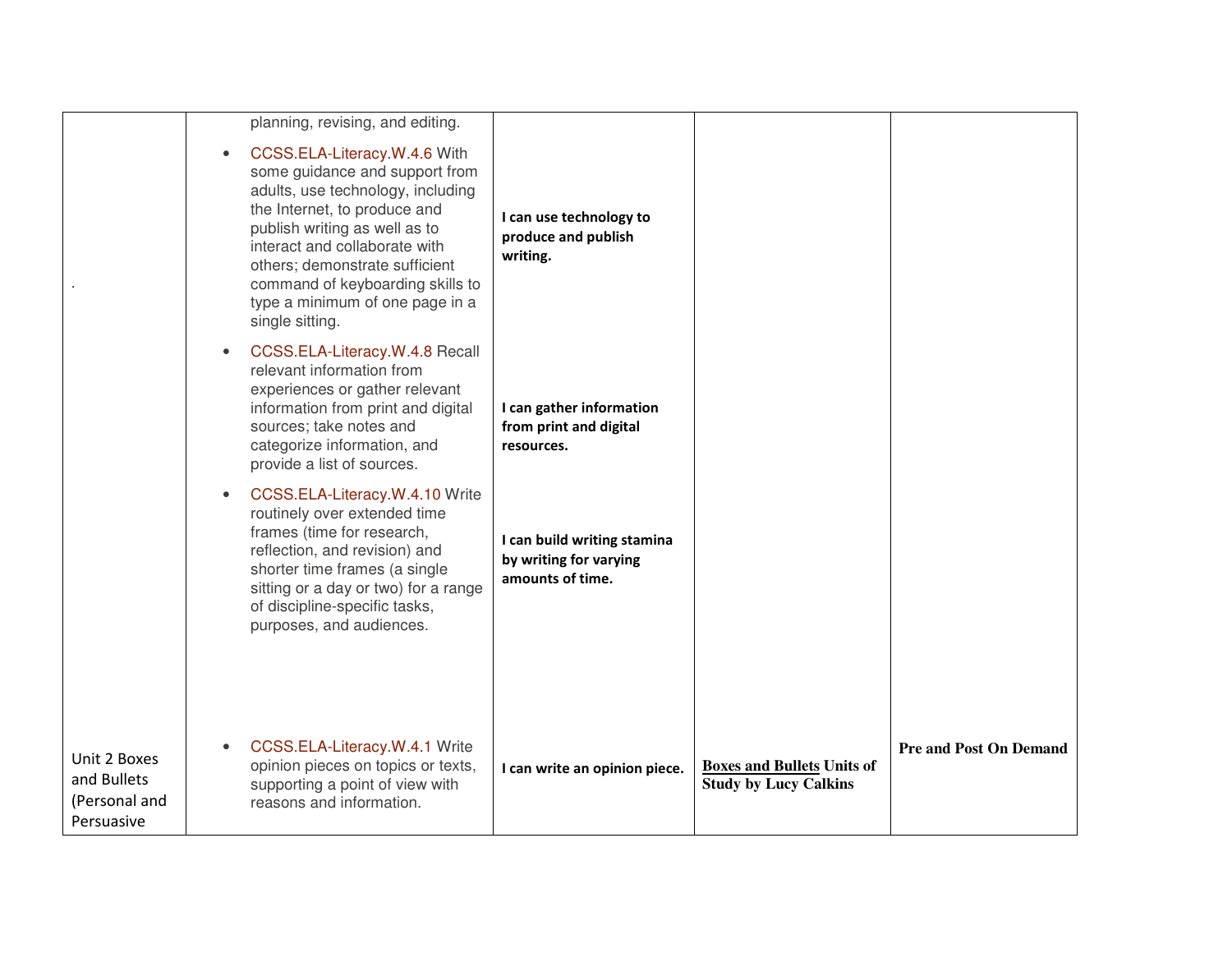| Essays) | CCSS.ELA-<br>$\bullet$<br>Literacy.W.4.2a Introduce a topic<br>clearly and group related<br>information in paragraphs and<br>sections; include formatting (e.g.,<br>headings), illustrations, and<br>multimedia when useful to aiding                                                                                                          | I can write organized<br>paragraphs.                       | <b>Vocabulary for Making</b><br><b>Meaning</b> |  |
|---------|------------------------------------------------------------------------------------------------------------------------------------------------------------------------------------------------------------------------------------------------------------------------------------------------------------------------------------------------|------------------------------------------------------------|------------------------------------------------|--|
|         | comprehension.<br>CCSS.ELA-Literacy.W.4.3 Write<br>$\bullet$<br>narratives to develop real or<br>imagined experiences or events<br>using effective technique,<br>descriptive details, and clear<br>event sequences.                                                                                                                            | I can include narrative<br>passages as support.            |                                                |  |
|         | CCSS.ELA-<br>$\bullet$<br>Literacy.W.4.4 Produce clear and<br>coherent writing in which the<br>development and organization<br>are appropriate to task, purpose,<br>and audience.                                                                                                                                                              | I can produce clear and<br>coherent writing.               |                                                |  |
|         | CCSS.ELA-Literacy.W.4.5 With<br>guidance and support from peers<br>and adults, develop and<br>strengthen writing as needed by<br>planning, revising, and editing.                                                                                                                                                                              | I can plan, revise, and edit<br>with guidance.             |                                                |  |
|         | CCSS.ELA-Literacy.W.4.6 With<br>$\bullet$<br>some guidance and support from<br>adults, use technology, including<br>the Internet, to produce and<br>publish writing as well as to<br>interact and collaborate with<br>others; demonstrate sufficient<br>command of keyboarding skills to<br>type a minimum of one page in a<br>single sitting. | I can use technology to<br>produce and publish<br>writing. |                                                |  |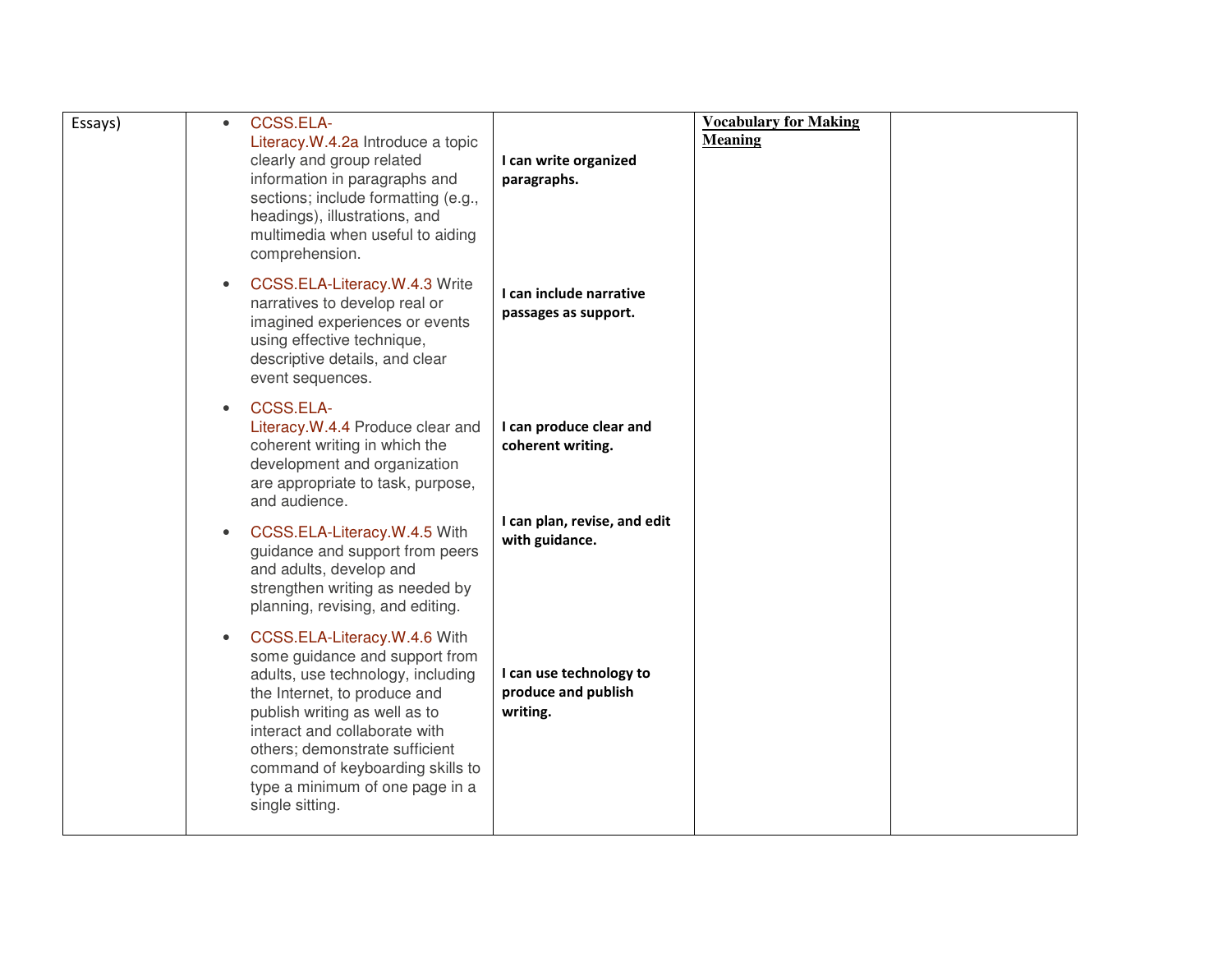|                                                     | CCSS.ELA-Literacy.W.4.8 Recall<br>$\bullet$<br>relevant information from<br>experiences or gather relevant<br>information from print and digital<br>sources; take notes and<br>categorize information, and<br>provide a list of sources.<br>CCSS.ELA-Literacy.W.4.10 Write<br>$\bullet$<br>routinely over extended time<br>frames (time for research,<br>reflection, and revision) and<br>shorter time frames (a single<br>sitting or a day or two) for a range<br>of discipline-specific tasks,<br>purposes, and audiences.                                                                | I can gather information<br>from print and digital<br>resources.<br>I can build writing stamina<br>by writing for varying<br>amounts of time.         |                                                                                                                                      |                               |
|-----------------------------------------------------|---------------------------------------------------------------------------------------------------------------------------------------------------------------------------------------------------------------------------------------------------------------------------------------------------------------------------------------------------------------------------------------------------------------------------------------------------------------------------------------------------------------------------------------------------------------------------------------------|-------------------------------------------------------------------------------------------------------------------------------------------------------|--------------------------------------------------------------------------------------------------------------------------------------|-------------------------------|
| Unit 3 Bringing<br>History to Life<br>(Information) | CCSS.ELA-Literacy.W.4.2 Write<br>informative/explanatory texts to<br>examine a topic and convey ideas<br>and information clearly.<br>CCSS.ELA-Literacy.W.4.3 Write<br>narratives to develop real or<br>imagined experiences or events<br>using effective technique,<br>descriptive details, and clear<br>event sequences.<br>CCSS.ELA-<br>Literacy.W.4.4 Produce clear and<br>coherent writing in which the<br>development and organization<br>are appropriate to task, purpose,<br>and audience. (Grade-specific<br>expectations for writing types are<br>defined in standards 1-3 above.) | I can write an<br>informative/explanatory<br>piece<br>I can include narrative<br>passages as support.<br>I can produce clear and<br>coherent writing. | <b>Bringing History To Life</b><br><b>Units of Study by Lucy</b><br><b>Calkins</b><br><b>Vocabulary for Making</b><br><b>Meaning</b> | <b>Pre and Post On Demand</b> |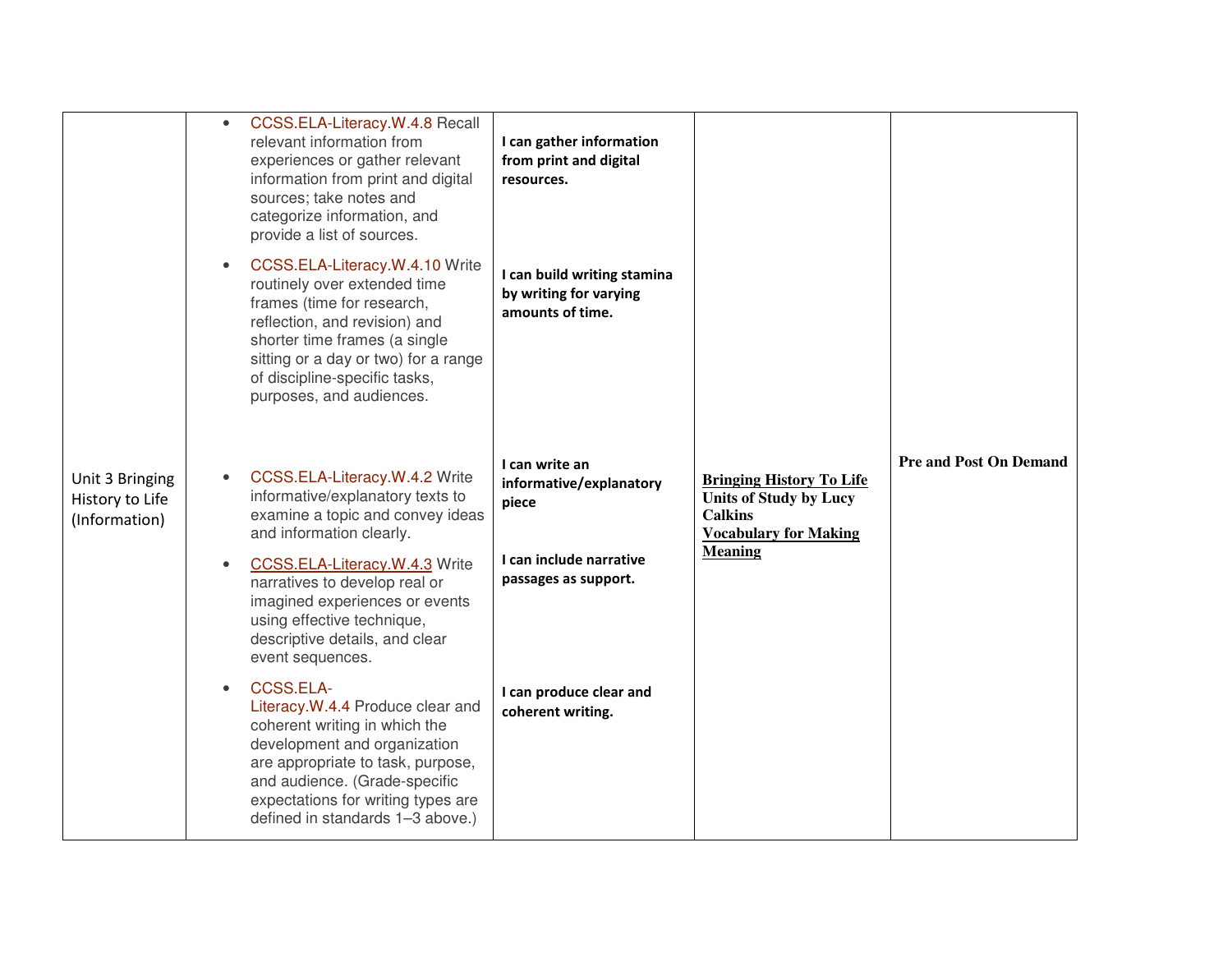| $\bullet$ | CCSS.ELA-Literacy.W.4.5 With<br>guidance and support from peers<br>and adults, develop and<br>strengthen writing as needed by<br>planning, revising, and editing.<br>(Editing for conventions should<br>demonstrate command of<br>Language standards 1-3 up to<br>and including grade 4 here.)                                    | I can plan, revise, and edit<br>with guidance.                   |  |
|-----------|-----------------------------------------------------------------------------------------------------------------------------------------------------------------------------------------------------------------------------------------------------------------------------------------------------------------------------------|------------------------------------------------------------------|--|
| $\bullet$ | CCSS.ELA-Literacy.W.4.6 With<br>some guidance and support from<br>adults, use technology, including<br>the Internet, to produce and<br>publish writing as well as to<br>interact and collaborate with<br>others; demonstrate sufficient<br>command of keyboarding skills to<br>type a minimum of one page in a<br>single sitting. | I can use technology to<br>produce and publish<br>writing.       |  |
| $\bullet$ | CCSS.ELA-<br>Literacy.W.4.7 Conduct short<br>research projects that build<br>knowledge through investigation<br>of different aspects of a topic.                                                                                                                                                                                  | I can do research to learn<br>about a topic.                     |  |
| $\bullet$ | CCSS.ELA-Literacy.W.4.8 Recall<br>relevant information from<br>experiences or gather relevant<br>information from print and digital<br>sources; take notes and<br>categorize information, and<br>provide a list of sources.                                                                                                       | I can gather information<br>from print and digital<br>resources. |  |
| $\bullet$ | CCSS.ELA-Literacy.W.4.9 Draw<br>evidence from literary or<br>informational texts to support<br>analysis, reflection, and research.                                                                                                                                                                                                | I can get evidence from<br>texts to support my<br>research.      |  |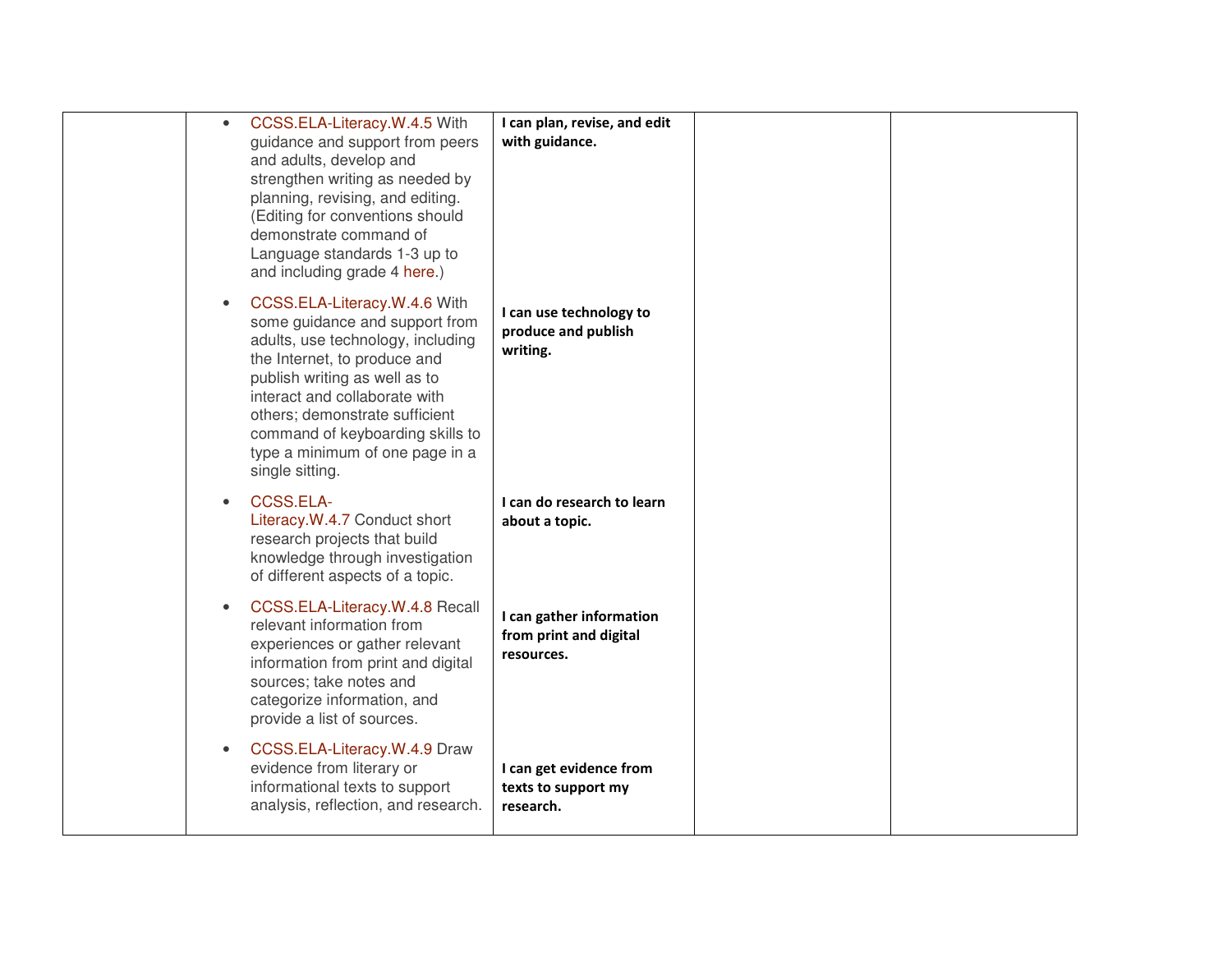|                                                                        | $\bullet$ | CCSS.ELA-Literacy.W.4.10 Write<br>routinely over extended time<br>frames (time for research,<br>reflection, and revision) and<br>shorter time frames (a single<br>sitting or a day or two) for a range<br>of discipline-specific tasks,<br>purposes, and audiences. | I can build writing stamina<br>by writing for varying<br>amounts of time. |                                                             |                               |
|------------------------------------------------------------------------|-----------|---------------------------------------------------------------------------------------------------------------------------------------------------------------------------------------------------------------------------------------------------------------------|---------------------------------------------------------------------------|-------------------------------------------------------------|-------------------------------|
| Unit 4 The<br>Literary Essay<br>(Writing About<br>Fiction:<br>Opinion) |           | CCSS.ELA-Literacy.W.4.1 Write<br>opinion pieces on topics or texts,<br>supporting a point of view with<br>reasons and information.                                                                                                                                  | I can write an opinion piece.                                             | <b>The Literary Essay Units</b><br>of Study by Lucy Calkins | <b>Pre and Post On Demand</b> |
|                                                                        |           | CCSS.ELA-Literacy.W.4.3 Write<br>narratives to develop real or<br>imagined experiences or events<br>using effective technique,<br>descriptive details, and clear<br>event sequences.                                                                                | I can include narrative<br>passages as support.                           | <b>Vocabulary for Making</b><br><b>Meaning</b>              |                               |
|                                                                        |           | CCSS.ELA-<br>Literacy.W.4.4 Produce clear and<br>coherent writing in which the<br>development and organization<br>are appropriate to task, purpose,<br>and audience. (Grade-specific<br>expectations for writing types are<br>defined in standards 1-3 above.)      | I can produce clear and<br>coherent writing.                              |                                                             |                               |
|                                                                        |           | CCSS.ELA-Literacy.W.4.5 With<br>guidance and support from peers<br>and adults, develop and<br>strengthen writing as needed by<br>planning, revising, and editing.<br>(Editing for conventions should<br>demonstrate command of                                      | I can plan, revise, and edit<br>with guidance.                            |                                                             |                               |